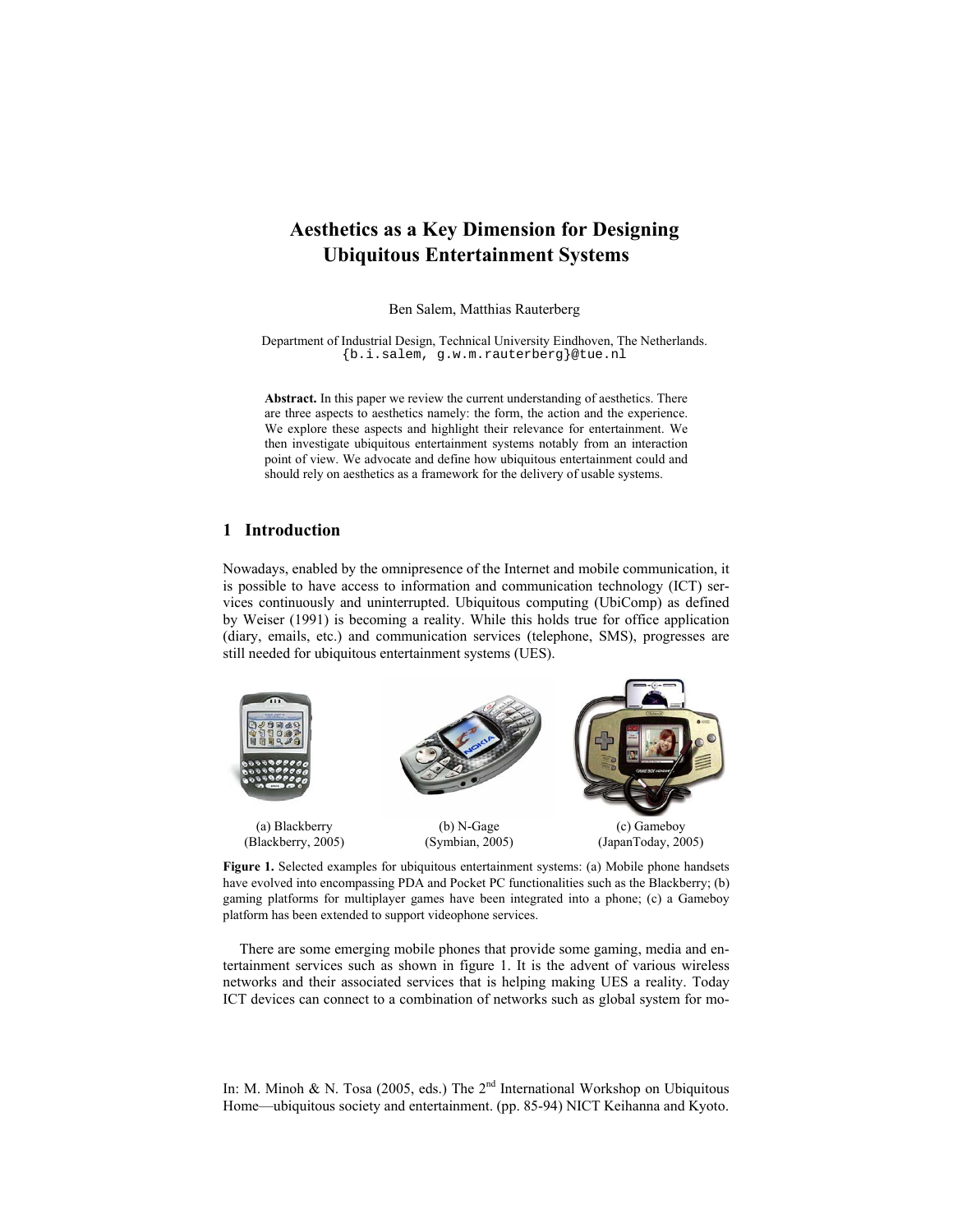bile communication (GSM), wireless fidelity (WiFi) for local area networks (LAN) and Bluetooth for short range connections. One can always rely on some connection shall s/he be at home, at work, on the move, or even in some of the most unexpected location such as remote fields in Africa (Cronin, 2004). As a result UES are now a potential major new application area in ICT services.

One of the major issues that needs addressing for the widespread of UES is the selection of the correct evaluation and assessment criteria (Jordan, 1998; Lavie and Tractinsky, 2004). While the criteria for entertainment systems falls within the realm of hardware design, ubiquitous entertainment services are about more than software development. If entertainment turns ubiquitous, then the user experience gain paramount importance and relevance (Overbeeke and Wensveen, 2003; Sengers et. al., 2004). It is the quality of the experience resulting from such a service that should be used as a benchmark for the development of ubiquitous entertainment. Within this perspective, we advocate that it is the aesthetic of the experience that in essence should be used as a measurement of the suitability of an entertainment service. Nakatsu, Rauterberg and Vorderer (2005, p. 9) pointed out that among others aesthetics should be systematically connected to entertainment theory. Let us first define and explain the concept of aesthetic within the context of entertainment and then demonstrate how it could be used as part of design guidelines for ubiquitous entertainment.

Aesthetics is a concept that could be defined, explained and explored in many ways and still remains as evasive and unknown as it was (e.g., *iki* as an aesthetic ideal for everyday live in Japan, Yamamoto, 1999). What is aesthetics and why as humans we have sought and are seeking aesthetics? Such questions could be helpful for a better understanding of the concept. Unfortunately answering it is not as straightforward as one would like. In general, aesthetic can be associated with the concept of beauty, and in one sense, aesthetics is the measurement of beauty. Such a measure is probably associated with pleasure. Thus featuring beauty yields aesthetic pleasantness (Berlyne, 1960). Mentioning pleasantness implies a key fact about aesthetic: that aesthetics is experienced and lies in the mind of the observer or rather the beholder of the experience (Matravers, 2003). This makes the concept rather subjective and difficult to quantify. Furthermore, beauty needs not, within this context, be limited to visual beauty. Any of our senses could be involved as well (Suzuki, 1959; Servomaa, 2001). So to redefine the concept in a more encompassing way, it is better to say that aesthetic is a subjective assessment of the beauty of an experience (Arcilla, 2002).

The beauty of an experience can in turn be translated into the pleasantness of the experience (e.g., 'tea ceremony' discussed by Ekuan, 1998, p. 28ff). In turn the pleasantness of an experience relates to the emotions triggered and their intensity. The emotional outcome of an experience is an essential part of its aesthetic assessment, since emotions have a hedonistic bias in their occurrence (Cupchik, 1994, p. 183ff). The aesthetic experience is ultimately about a satisfaction resulting from the experience. Cupchik (1994) discusses two principles from pragmatic and emotional processing in everyday life that are generalized to the aesthetic realm. In everyday processing, ecologically important stimulus configurations are linked with bodily feelings of pleasure and arousal (Berlyne, 1960). In addition, meanings which are contingent on specific contexts are associated with blends of primary emotions (Millis, 2001). Aesthetics has therefore any combination of the following four key components: (1) beauty, (2) pleasantness, (3) emotions, and (4) satisfaction. Aesthetics could result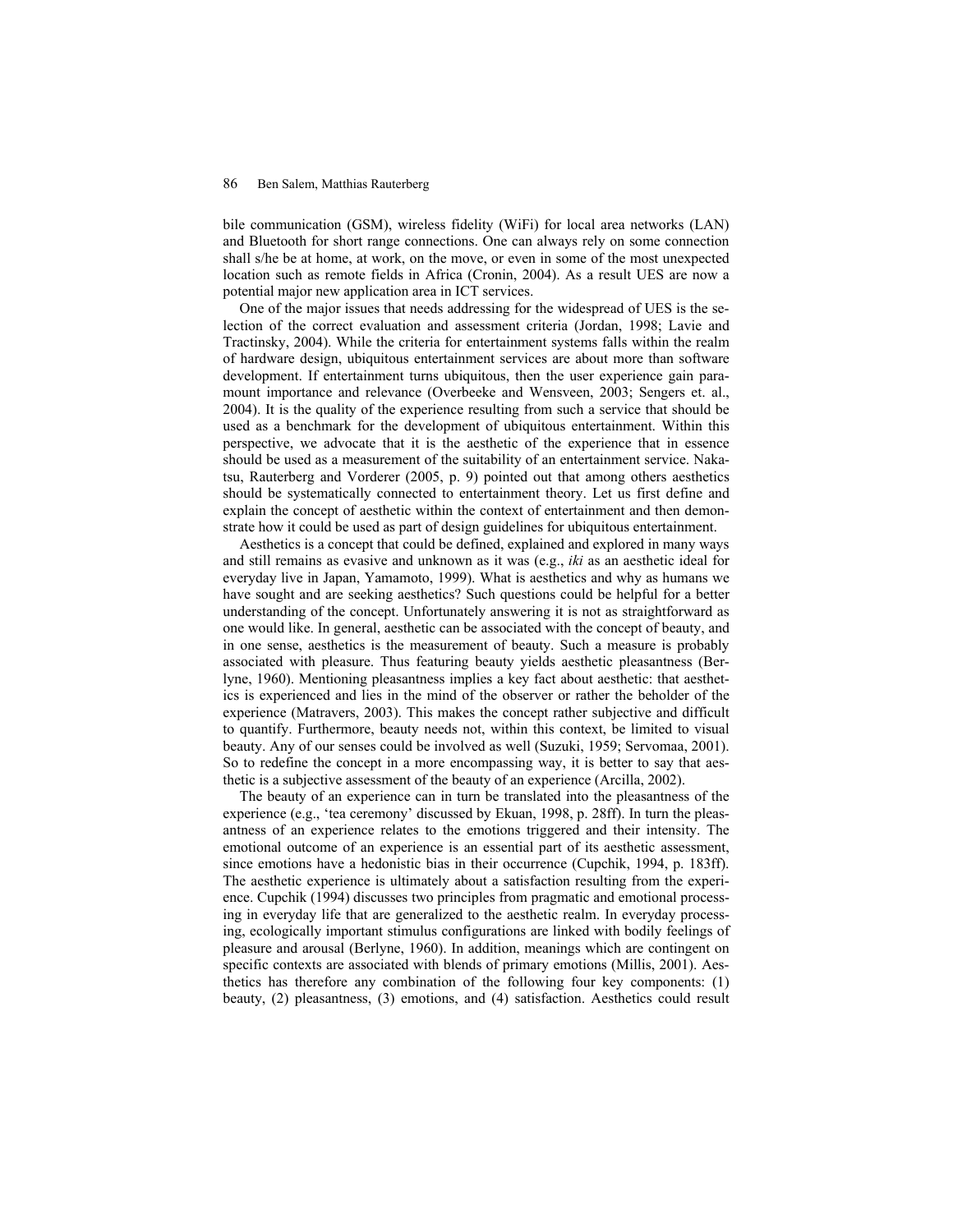from exposure to a perceivable form (e.g., physical, acoustic, olfactorial), the performance of an action (e.g., body expression, motor activity, etc.) or simply a mental experience (e.g., reading a book, meditation, etc.); see also the concept of *integrated presence* in Nakatsu, Rauterberg and Vorderer (2004).

### **1.1 Aesthetics of the Form and Content**

The classical understanding of aesthetics relates it to the perception of physical beauty and balance. It is about the perception of proportions, symmetry, harmony and appearance (e.g., Locher, Stappers and Overbeeke, 1998). This kind of aesthetics is relevant to entertainment in the sense of the forms, the sound and other elements used. This kind of aesthetics does not relate only to visual form and content. Sounds, for example music and other modalities are involved as well. In effect any of our senses let us experience aesthetics of this kind. And thus a synergetic combination of sense in a multimodal experience will yield a stronger experience of aesthetics. This would occur when one modality reinforces the perception resulting from another, e.g. sound and image render the same message (Karat et. al., 2002). Human experience can take several forms that can be used in a UES. The experience can be sensory (how we perceive), synesthetic (how we combine perception), cognitive (how we think), autonomic (how our 'gut feeling' tells us we feel), and motoric (how we act and do). This is of particular relevance for the developer of an aesthetic pleasing UES.



**Figure 2.** Human needs as described by Maslow. From bottom to top the fulfilment of any level will result in the experience of satisfaction (adopted from Maslow, 1970).

### **1.2 Aesthetics of the Movement and Action**

It is an understanding of aesthetics inspired from the world of performing art such as mime theatre and dance. This aspect of aesthetics is related to the perceived quality of performed movements and actions, such as the strength shown by an athlete while running the 100mtrs, the lightness of a ballet dancer and the caricatured gestures of a mime performer. The aesthetics of the movements can also be related to ones movements and actions. Yamamoto (1999, p. 33) relates the Japanese concept *iki* even to daily behaviour. Within this context the main criteria used for the assessment of the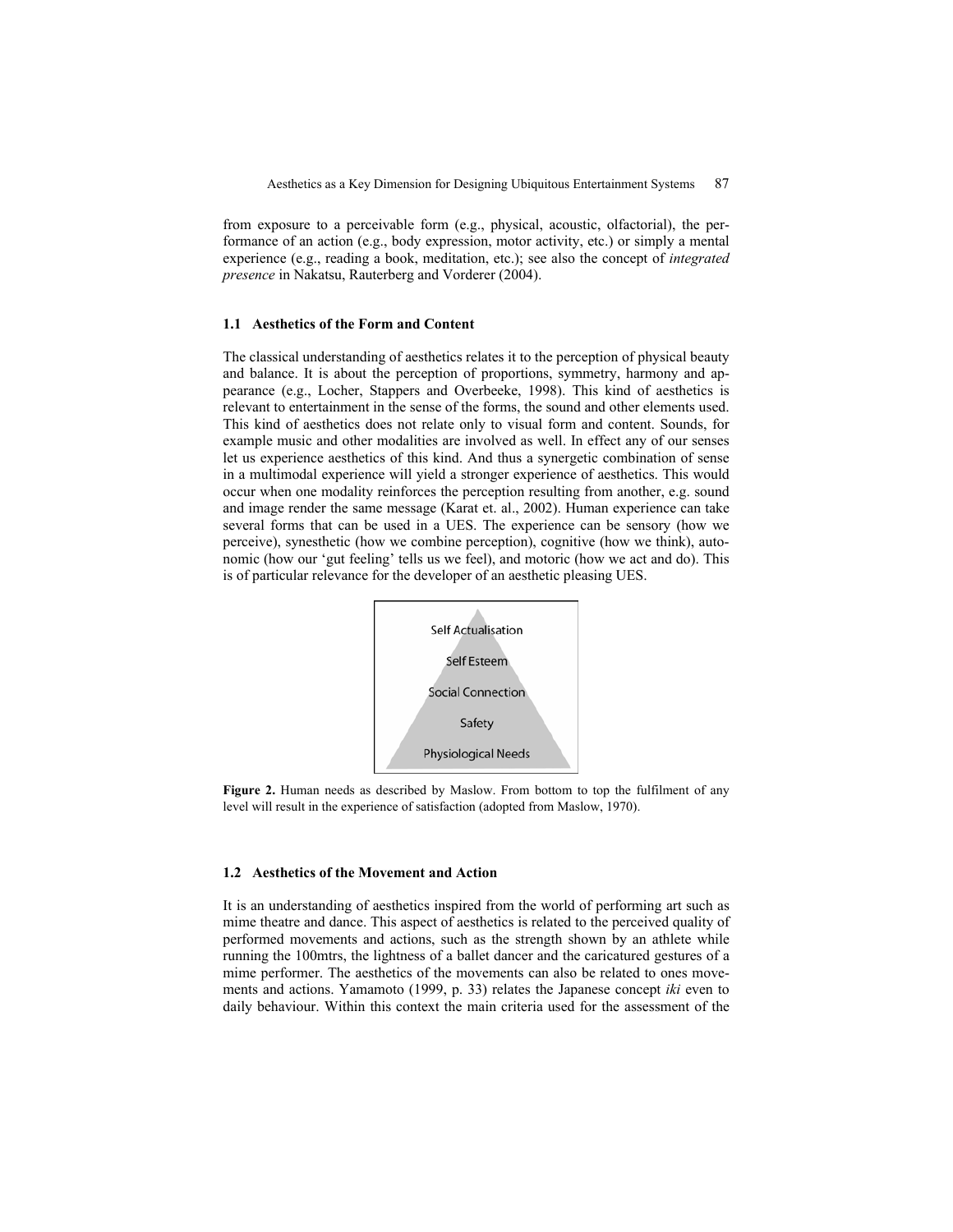movements relates to their fulfilment of Maslow pyramid of needs as illustrated in figure 2 (Maslow, 1970).

We have extended this to ones *needs*, *requirements* and *desires* (NRD; Salem and Rauterberg, 2004). In our proposed NRD model, the self is at the centre, and all needs requirements and desires radiate from it. It is an egocentric, egoistic and hedonistic model. In our model, needs relates to the *essentials*, requirements to the *necessary* and desires to the *optionals*. While performing a movement or an action, it is possible to assess them in terms of their effect on NRD. Thus the fulfilment of one of the NRD would yield a positive aesthetic experience of the movement or the action. Extending an aesthetic concept such as *iki* (Japanese Aesthetics, 2005) to the aesthetics of movement and action will probably leads us directly to the aesthetics of experiences.

#### **1.3 Aesthetics of the Experience**

An aesthetics experience can have either of three origins: (1) the aesthetics of the perception (AoP), (2) the aesthetics of the cognition (AoC; Cupchik, 1994), or (3) the aesthetics of the action (AoA). In all three cases aesthetics relate to the experience one has and his/her assessment of it. Aesthetics are related to subjective, personal, changing and sometimes irrational aspects of one's life. This could be for example the way one feels after watching a movie (AoP), listening to some music (AoP), looking as some painting (AoP), having a break-through idea or a deep insight (AoC), or highly immersed dancing (AoA). Experiencing the serenity of the Japanese *tea ceremony* is probably one of the most advanced experiences with high aesthetic value (Suzuki, 1959). Developed in the 16th century as a means to achieve inner harmony with nature, the tea ceremony is a highly ritualized process that takes years to learn. AoP, AoC and AoA are also related to the emotional response that is triggered by the experience. What is mostly relevant in the area of UES is the general idea that if one would be using an entertainment system that would be omnipresent, it might be necessary to go beyond entertainment that provides leisure time to an entertainment that provides an experience rich with aesthetics. "The house becomes not just an inanimate container but an active and interesting member of the family: reminding, assuring, entertaining, and playing with the family" (Bushnell, 1996, p. 36).

# **2 Social Aesthetics**

While so far we have explained aesthetics from a personal point of view, there is another aspect of aesthetics that is of relevance in the context of ubiquitous entertainment. Some examples of social aesthetics would be related to trends, culture or religions. Within the context of entertainment we wish to focus on social aesthetics related to culture (see also Rauterberg, 2004). Culture has long been associated with arts, leisure and entertainment. It seems therefore a good focus point that we wish to develop further. "The growing influence and control of market forces in society means that people will be able to take an easier attitude toward art and that the whole concept of art as an antithesis of entertainment or mass culture will be called into question" (Alasuutari, 2001, p. 179).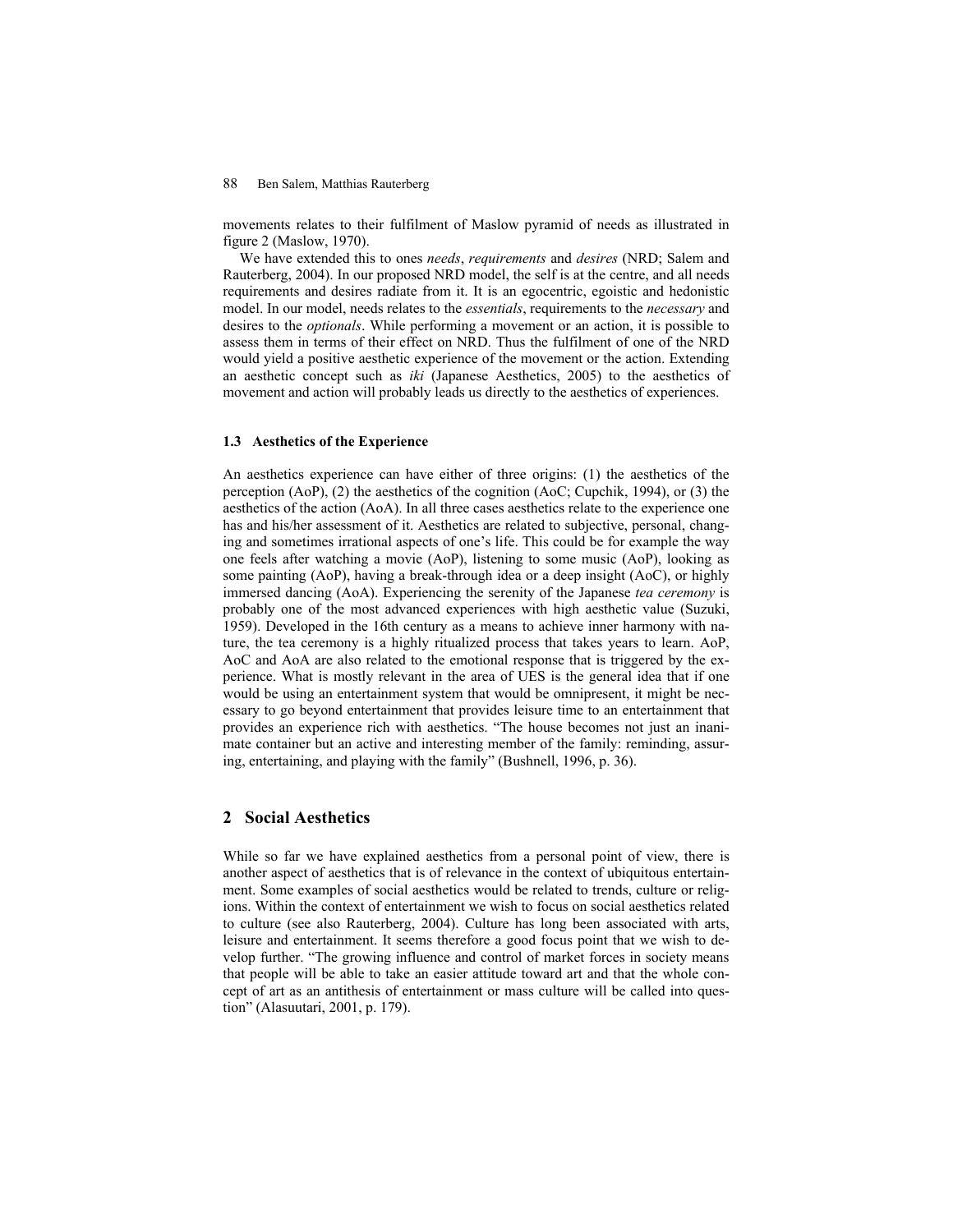Aesthetics as a Key Dimension for Designing Ubiquitous Entertainment Systems 89

### **2.1 Culture and Society**

Every society has to ground its identity in the historical development of its own culture. We can distinguish three main components: (1) the shared set of norms, values, beliefs and attitudes, (2) the created and used artefacts, and (3) the people as constituting members of the society (see figure 3). These three elements relate to each other in a closed loop. Based on the belief system the people determine their relationship among each other, but also what kind of artefacts will be created and accepted. Using these artefacts confirms and determines the way of thinking and acting. Any societal change can be caused by three different, almost independent processes: (1) development of the belief system, (2) technical and industrial driven inventions, and (3) the behavioural codex changes of people. "The rise of Nintendo and the Japanization of the game business that occurred in the late 1980s created perhaps the most extensive import of foreign culture that has happened in America other than through immigration" (Bushnell, 1996, p. 33).



**Figure 3.** The three main components of any society and their cyclic relationship (norms & beliefs, artefacts & products, people).

Having explained the concept of culture within a societal context, aesthetics could be associated with culture. This could be achieved by seeking experiences that would deliver any of a beautiful, pleasant, emotional, or satisfactory experience in the cultural domain. While having an aesthetic experience of this kind it is not so much the personal experience that is assessed but rather the compliance, caricature, or questioning of society's cultural values by the source of the aesthetic experience.

# **3 Designing Ubiquitous Entertainment Systems**

The proliferation of ICT infrastructure in our environment, will lead to ubiquitous IT systems becoming a reality and furthermore to the emergence of new interaction principles. This is even truer for entertainment systems. Such systems are not used out of necessity such as for work or convenience, they are used for to provide amusement,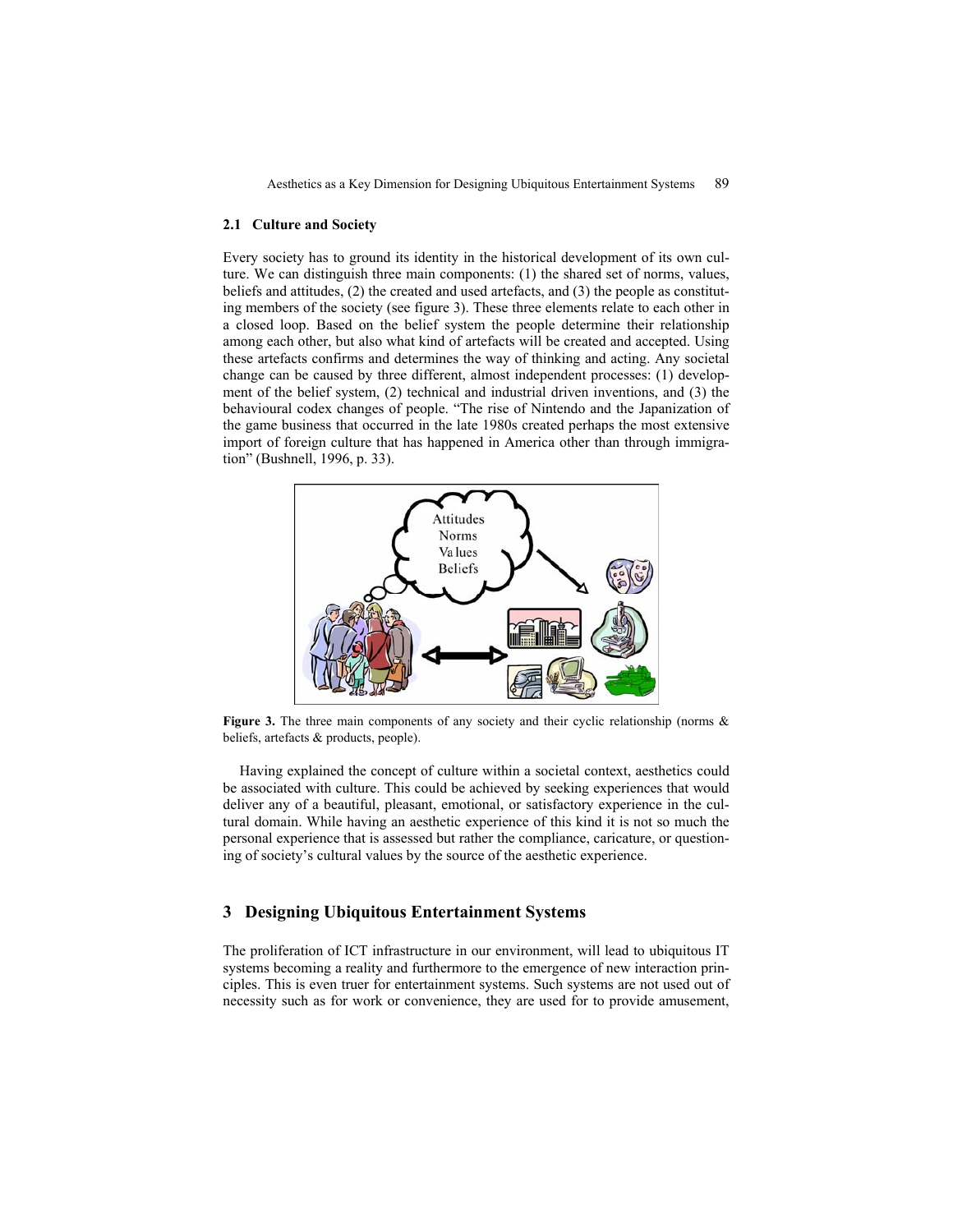pleasure and satisfaction. It is therefore important to design UES to deliver an adequate interactive experience.

Designing an interactive system we can distinguish three different views: (1) system centred view, (2) user centred view, and (3) interactions centred view (see figure 4). Historically the system view preferred by engineers dominated and is today accompanied with the user centred view promoted by user interface designers (Karat et al., 2002). In this paper we argue for the third option: the *interaction centred view*. Since UES are about delivering a user experience which is entirely based on the interactive process. One of the first questions to address is how to describe the interaction, and second what are the criteria for an aesthetic pleasing interactive process.



**Figure 4.** The three main views to interaction design: user centred, interaction centred and system centred.

Before we can describe the 'interaction centred view', we will briefly discuss the shortcomings of the two other views. Engineers prefer the system centred view because the main target of their activities is the design and implementation of the technical part. Since 1980 the critique formulated by the human computer interaction community concentrates on the insufficient and unusable user interfaces. To overcome these constrains the user centred view was developed and propagated (Rauterberg, Strohm, Kirsch, 1995). But both views do not concentrate on the nature of the interaction in itself. To address the nature of interaction we have to realise that interaction is a dynamic relation between two different components: the user and the system. Both, user and system have an 'interface', the human's interface is almost genetically determined (except the learning potential of the brain), and the system's interface is the free space for design. Therefore it was and still is not entirely arbitrary to focus and concentrate mainly on the system's interface, but it will be not enough.

The view to adopt while designing the interface for ubiquitous systems have developed in four user interface paradigms: (1) natural, (2) context aware, (3) automated capture and access, and (4) always available (Abowd and Mynatt, 2000). For UES the requirements are more stringent and the four paradigms one should be reviewed as following: (1) natural and highly usable, (2) context aware and adapted, (3) automated and biased capture and access, (4) always available but not invasive.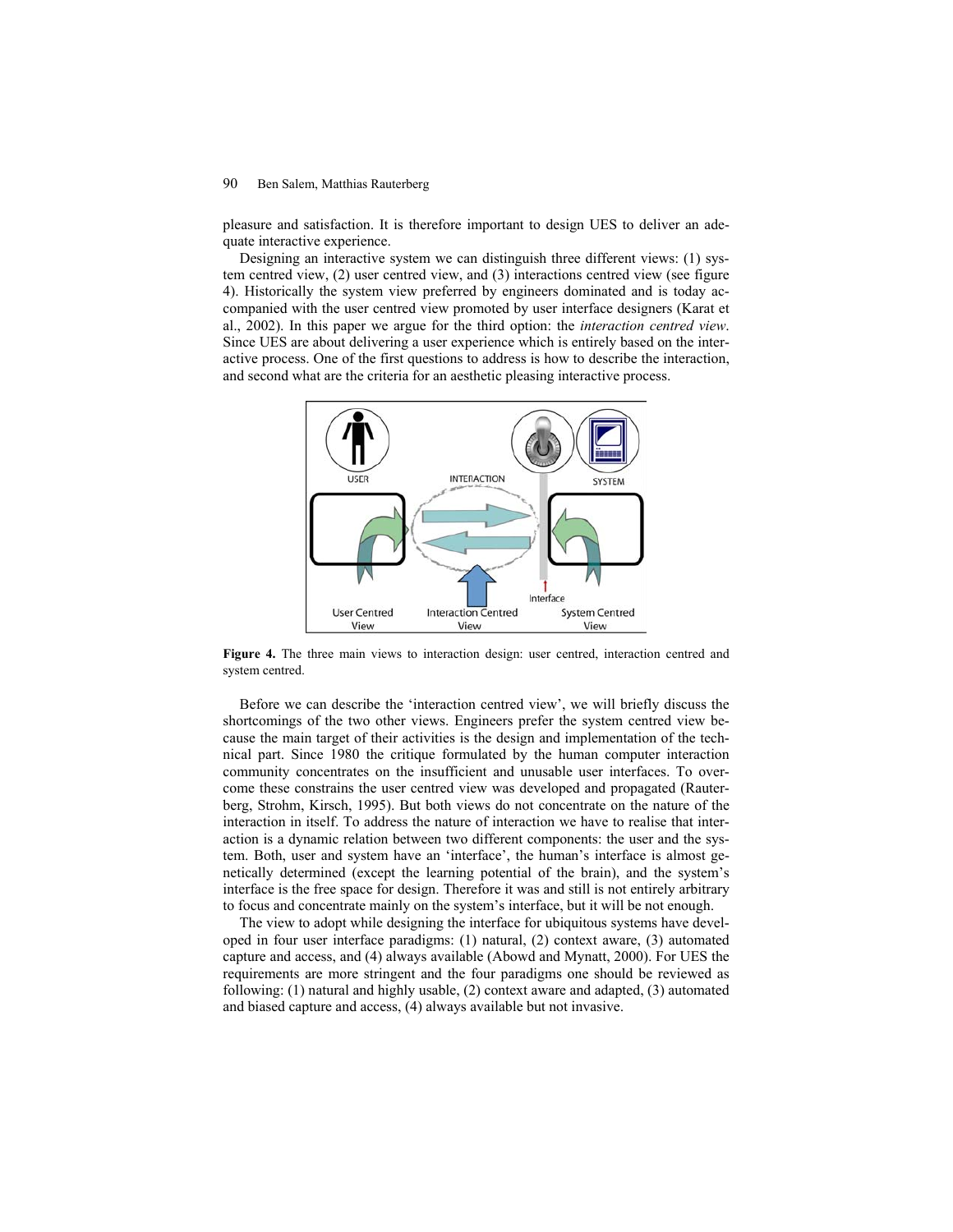### **3.1 Interaction Design**

Four concepts are of importance during the interaction: (1) the dimension of the user internal world model, (2) the presentation effect of the interface, (3) the perception mechanism, and (4) the conceptualisation of the world dimensions in the user's model (e.g., Rauterberg and Szabo, 1995). A major problem in designing user interfaces is the fact that interaction designers do not have any established metrics or benchmarks for applying the optimal software and hardware system within the context of UES. Table 1 is a first attempt to identify some benchmarks.

**Table 1.** Some benchmarks for Ubiquitous Entertainment Systems

| <b>Domains</b>      | <b>Dimensions</b>                                                    |
|---------------------|----------------------------------------------------------------------|
| Focus Shifts        | Connections and relations between the immediate surroundings         |
|                     | and the entertainment services                                       |
| Interruption        | Moving from foreground to background, gradual and on-time            |
|                     | fading, delivering services at different levels                      |
| Multitasking        | Multi-modality, association and clear separations                    |
| Scalability         | Plug and play modules, ad hoc network topology                       |
| Segmentation        | Where is the beginning where is the end, Clear recalls and clues     |
| Social Issues       | Multi-user integration and experiences                               |
| Timing and          | In line with user focus and interests, continuous entertainment, but |
| Duration            | timely events                                                        |
| <b>User Actions</b> | Planed and spontaneous interaction. Multiple granularity levels      |
| User's Needs        | Compelling and relevant applications                                 |

The requirements of UES take us away from the Windows, Icon, Menu, Pointer (WIMP) interface into more natural ones such as non verbal communication, speech, gestures, tangible and wearable UI (Rauterberg and Steiger, 1996; Nakatsu, 1998). As for context awareness this can range from location and activity dependant services to the selection of relevant services (Salem and Rauterberg, 2004).

### **3.2 Examples of Emerging Technology**

Nakatsu and Tosa (1997) proposed a new type of media called 'interactive movies' which can be realized by the integration of conventional medium such as movies, telecommunications, and video games. The interactive movies have the capability of creating a virtual world with various kinds of hyper-realistic scenes and computer characters. The metaphor of 'Inter Communication Theater' enables people to interact within this virtual world. Therefore people can experience the stories of the virtual world through interactions with the characters and the environments of the artificial world.

Tosa and Nakatsu (2000) introduced a means of 'touching the heart' in a new way by measuring the heartbeat of the 'honest' body and using advanced technologies to develop a new code of non-verbal communications (see Nakatsu, 1998) from a hidden or subconscious dimension in society. They call this approach 'meditation art' or 'Zen art' based interactive experience design.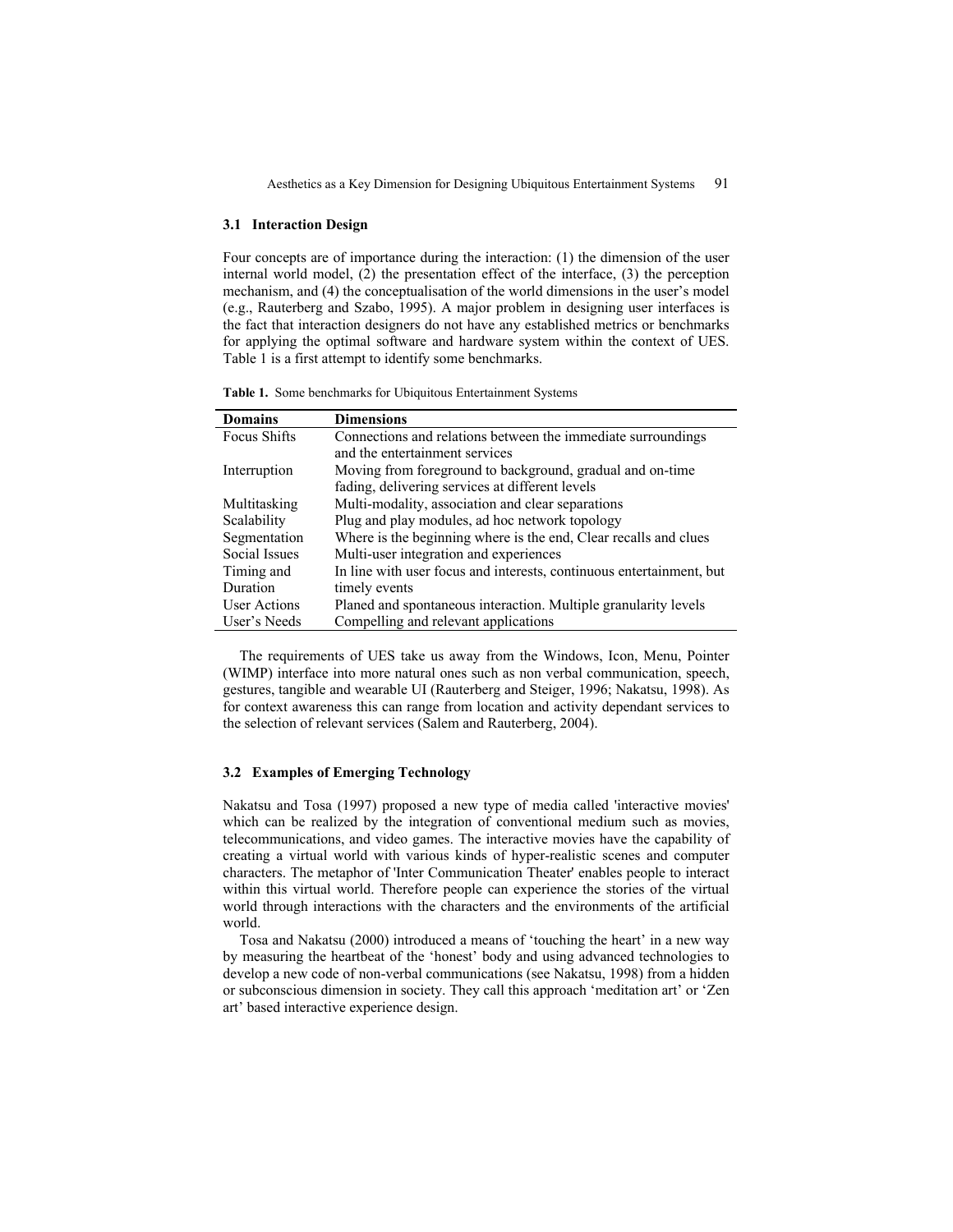Tosa and Matsuoka (2003) developed the ZENetic computer that could help recreate conscious selves by calling on Buddhist principles through the inspirational media of ink painting, kimono and haiku. 'Recreating our selves' means the process of making the consciousness of our 'daily self' meet that of our unconscious and 'hidden self' through rediscovering creative resources deep within us that may have been forgotten but still resonate with vital meaning. The ZENetic computer is based on the design to meld the consciousness and unconsciousness in complete harmony.

# **4 Key Dimensions for Ubiquitous Entertainment**

While entertainment is essentially about grabbing one's attentions with the intention of delivering an experience, a satisfaction, an amusement or a pleasant time. Ubiquitous entertainment is therefore about delivering the same but in a ubiquitous context. From the user interaction view the key dimensions are: (1) natural and usable, (2) context aware and adapted, (3) automated capture and access, and (4) always available but not invasive. From the user experience view the key dimensions are: (1) beauty, (2) pleasantness, (3) emotions, (4) satisfactions, and (5) aesthetic experiences.

Context awareness and adaptation yields an experience fusion between the reality the user is in and the entertainment service s/he is enjoying. The system is aware of its own state and in relation with other systems notably those that relate to its user(s). The UES is aware of user intentions, tasks and relevant aspects of his state of mind. It can accordingly, change autonomously its operation mode and characteristics. From the user perspective there is apperception of adaptivity. If in addition the interaction is made natural and highly usable, there is perception of augmented reality. In the sense that the user's experience of reality is augmented with his/her experience of the entertainment services. It is a concept of environments fusion/juxtaposition.

Furthermore, automated capture and access are necessary for the awareness and adaptation, they imply electronic-diary type of event capture and body movement and actions tracking. Access ensures continuous availability but avoid perception of invasiveness by adopting an on-demand approach. Thus a user pull rather than a system push configuration. The UES should be highly usable; usability relates to the effectiveness, efficiency and satisfaction with which an individual would use such a system. Effectiveness relates to how good the system is at causing/achieving the desired results. Efficiency is about how minimal are the resources to achieve the desired results. As for user satisfaction it relates to the user experience and its aesthetics (see Jordan, 1998; Overbeeke et. al., 2002; Overbeeke and Wensveen, 2003).

# **5 Conclusion**

In the age of ubiquitous IT services, entertainment is poised to play a major role in our everyday lives. We feel it would be important to highlight as part of the user experience aesthetics as a key dimension that could be used as a benchmark. What are the consequences of a ubiquitous society on entertainment? How will it affect the way we access and experience entertainment? Good examples of inspiration are theatre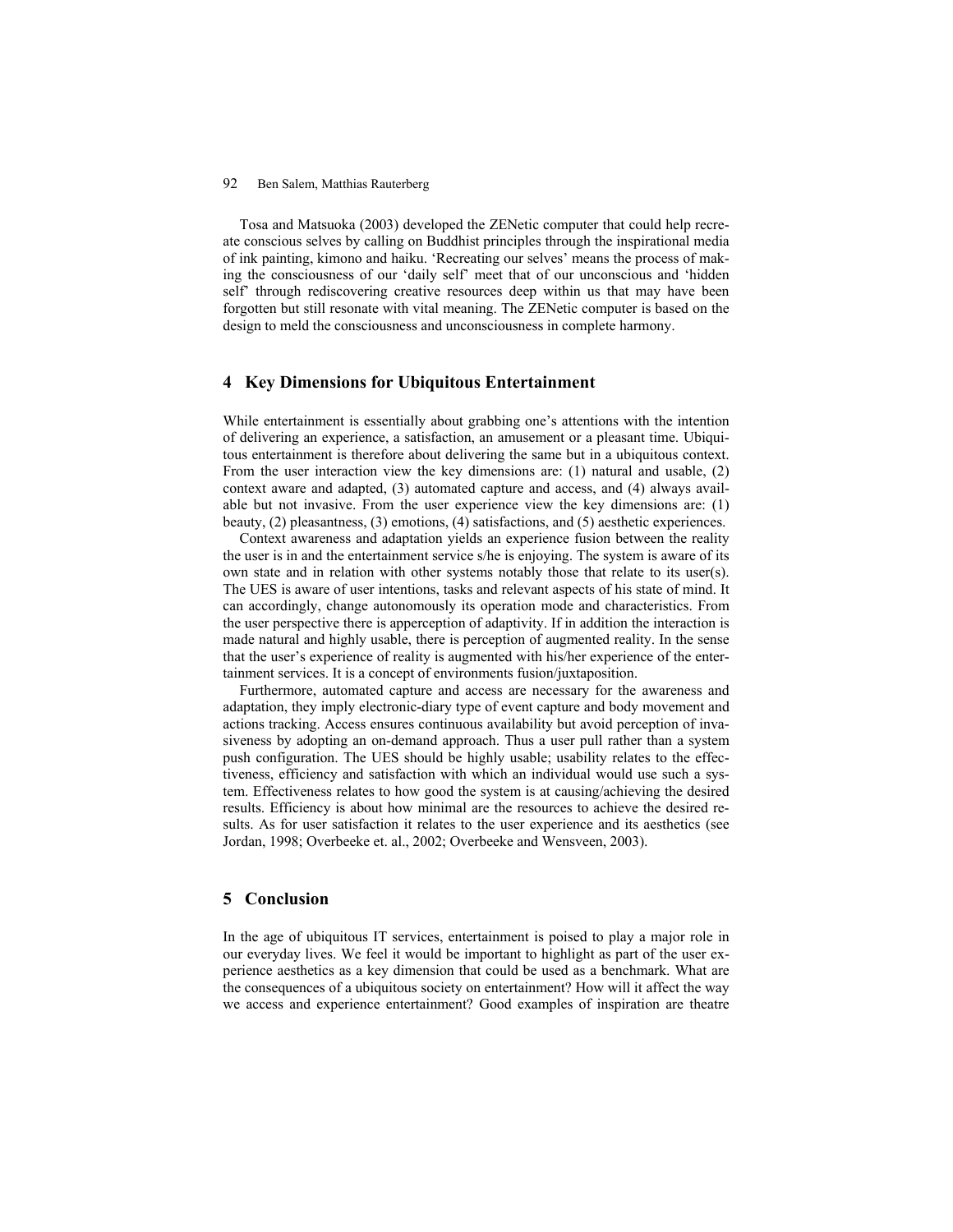which renders society through the vision of the script writer (e.g., Nakatsu and Tosa, 1997). Of particular interest are popular theatre styles such as improvised street theatre and mime theatre. In these styles society is caricatured and some archetypical social characters are portrayed with emphasis on their peculiarity. Throughout the antiquity, and until the mid  $20<sup>th</sup>$  century, people had to go to the dedicated infrastructure or in the street to enjoy theatre. Since then Television has allowed for a more accessible entertainment. At the same time theatre has evolved into acting, movies and series. UES are poised to deliver new entertainments genres and experiences (e.g., from Sony's PlayStationPortable to ZENetic computers). Let's make sure that this development will result not in a new generation of 'dependent' users but a new form of enrichment and finally a new way for enlightenment.

## **References**

(All websites listed were last visited on  $31<sup>st</sup>$  July 2005.)

- Abowd, G.D., Mynatt, E.D. (2000). Charting Past, Present, and Future Research in Ubiquitous Computing. *ACM Transaction on Computer-Human Interaction*, 7(1), pp. 29-58.
- Alasuutari, P. (2001). Art, entertainment, culture, and nation. *Cultural Studies ↔ Critical Methodologies*, 1(2), pp. 157-184.
- Arcilla, R.V. (2002). Modernising media or modernist medium? The struggle for liberal learning in our information age. *Journal of Philosophy of Education*, 36(3), pp. 457-465.
- Bai, H. (2003). Learning from Zen arts: a lesson in intrinsic valuation*. Journal of the Canadian Association for Curriculum Studies*, 1(2), pp. 39-54.
- Berlyne, D.E. (1960). *Conflict, arousal, and curiosity*. McGraw Hill. Blackberry (2005). Website,

http://www.blackberry.com/products/blackberry7200/blackberry7270.shtml

- Bruns, W., Richard, J. (2004). Aesthetic cybernetics-turning towards senses of man and machine. In: Proc. *International Conference on Systems, Man and Cybernetics—SMC'04* (Vol. 1, pp. 105-110), IEEE Press.
- Bushnell, N. (1996). Relationships between fun and the computer business. *Communications of the ACM*, 39(8), pp. 31-37.

Cronin, J. (2004). Rural Africa joins mobile revolution, *BBC News Website* at http://news.bbc.co.uk/1/hi/business/4036503.stm

- Cupchik, G.C. (1994). Emotion in aesthetics: reactive and reflective models. *Poetics*, 23, pp. 177-188.
- Ekuan K. (1998). *The aesthetics of the Japanese lunchbox*. MIT Press.
- Hartson, H.R. (2003). Cognitive, physical, sensory, and functional affordances in interaction design. *Behaviour & Information Technology*, 22(5), pp. 315-338.
- Heilig, M.L. (1962). *Sensorama simulator*. US Patent no. 3,050,870.

Japanese Aesthetics (2005). *Iki*. Website, http://flickr.com/groups/iki/

- JapanToday (2005). Website, http://metropolis.japantoday.com/tokyo/500/tech.asp
- Jordan, P.W. (1998). Human factors for pleasure in product use. *Applied Ergonomics*, 29(1), pp. 25-33.
- Karat, C-M., Karat, J., Vergo, J., Pinhanez, C., Riecken, D., Cofino, T. (2002). That's entertainment! Designing streaming multimedia web experiences. *International Journal of Human-Computer Interaction*, 14(3&4), pp. 369-384.
- Lavie, T., Tractinsky, N. (2004). Assessing dimensions of perceived visual aesthetics of web sites. *International Journal of Human-Computer Studies*, 60, pp. 269-298.